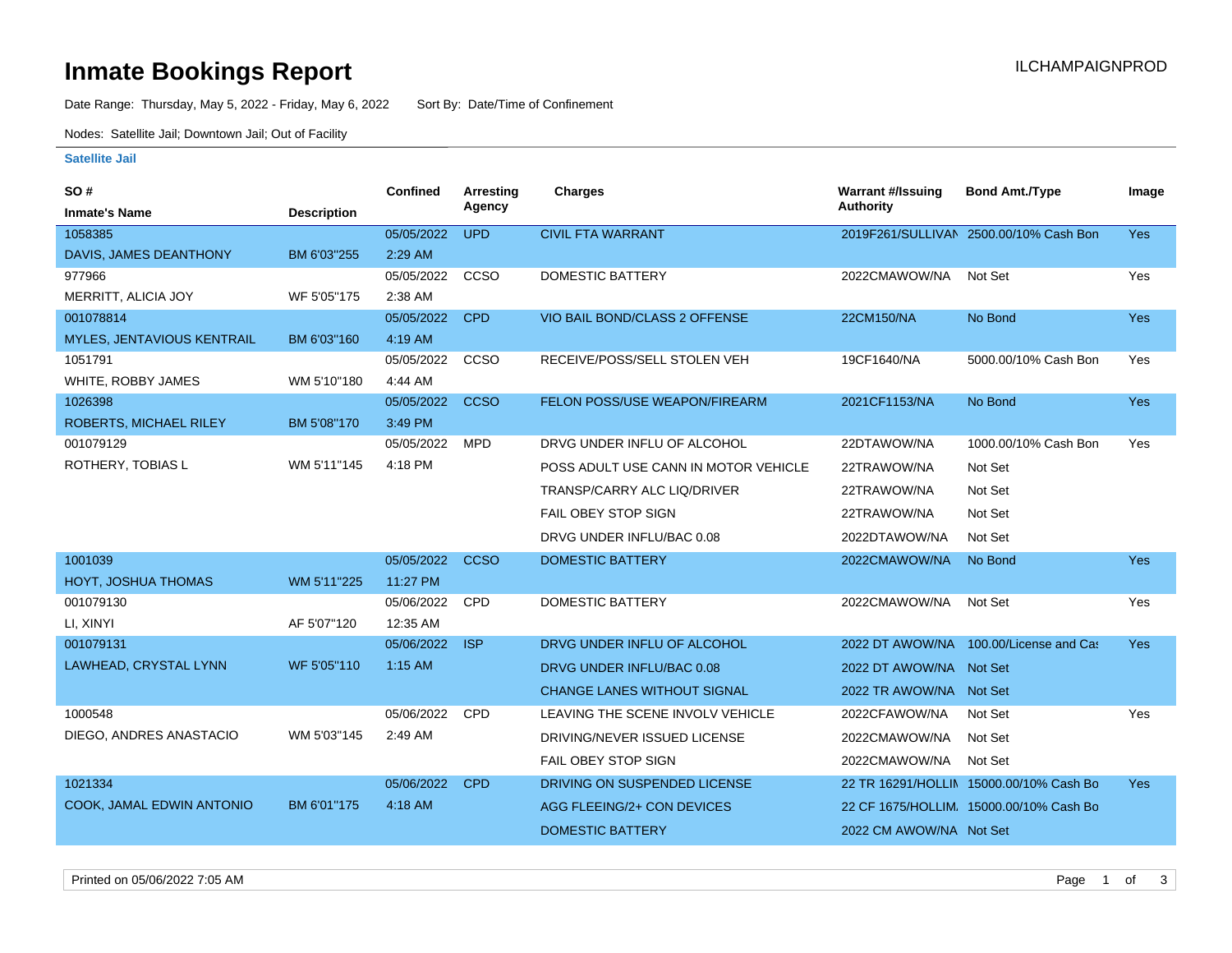# **Inmate Bookings Report Installation Control Control Control Control Control Control Control Control Control Control Control Control Control Control Control Control Control Control Control Control Control Control Control**

Date Range: Thursday, May 5, 2022 - Friday, May 6, 2022 Sort By: Date/Time of Confinement

Nodes: Satellite Jail; Downtown Jail; Out of Facility

**Total Satellite . 11**